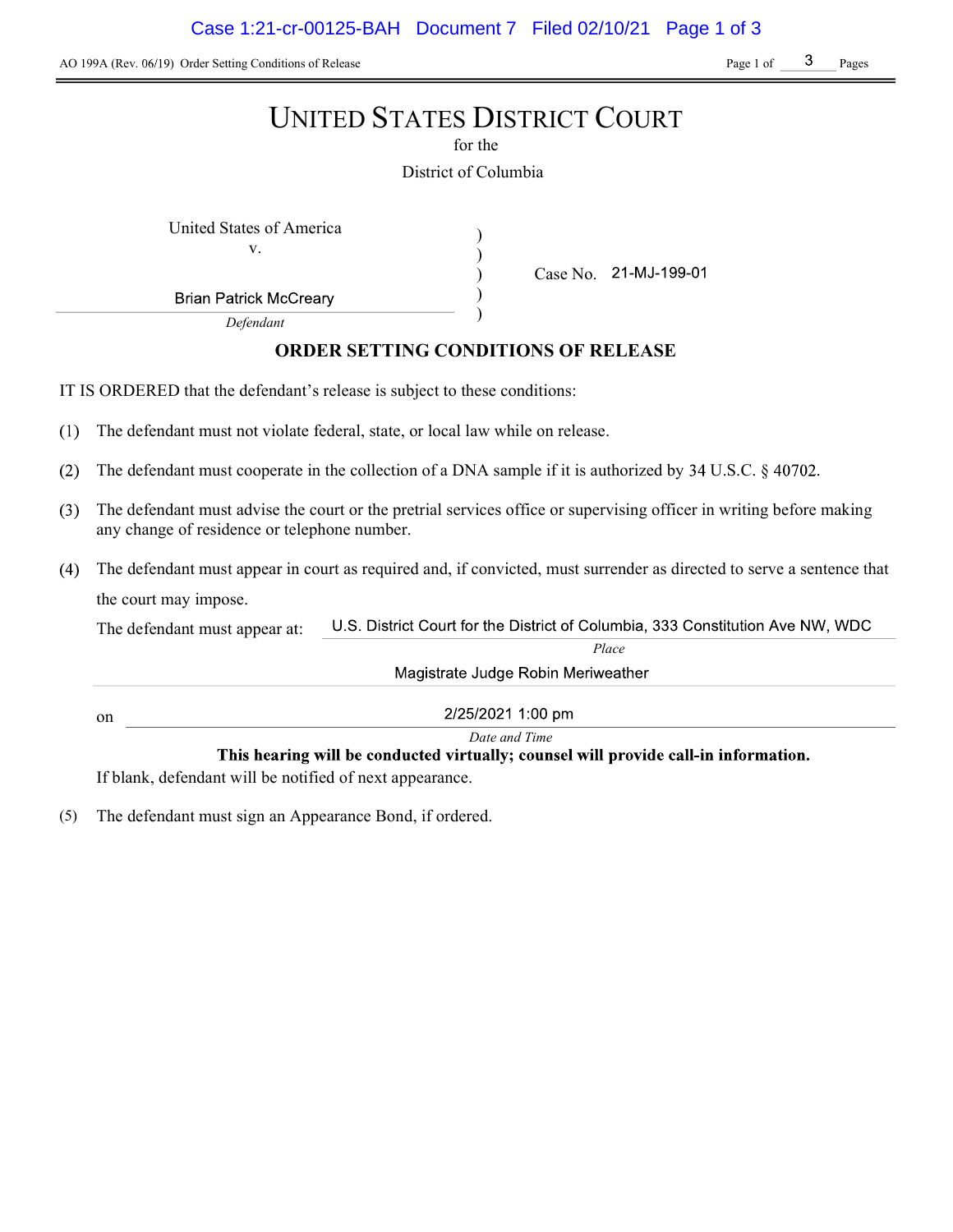AO 199B (Rev. 12/11) Additional Conditions of Release Page 2 of 3 Pages ADDITIONAL CONDITIONS OF RELEASE

IT IS FURTHER ORDERED that the defendant's release is subject to the conditions marked below: (6) The defendant is placed in the custody of: Person or organization Address (only if above is an organization) City and state Tel. No. who agrees to (a) supervise the defendant, (b) use every effort to assure the defendant's appearance at all court proceedings, and (c) notify the court immediately if the defendant violates a condition of release or is no longer in the custodian's custody. Signed: Custodian Date  $(\times)$  (7) The defendant must:  $(X)$  (a) submit to supervision by and report for supervision to the Pretrial Services weekly via telephone telephone number  $(202)$  442-1000, no later than (b) continue or actively seek employment. ( ) (c) continue or start an education program. ( ) (d) surrender any passport to: ( ) (e) not obtain a passport or other international travel document.  $(x)$  (f) abide by the following restrictions on personal association, residence, or travel: Notify PSA of all travel outside District of (g) avoid all contact, directly or indirectly, with any person who is or may be a victim or witness in the investigation or prosecution, including: ( ) (h) get medical or psychiatric treatment: (i) return to custody each at o'clock after being released at o'clock for employment, schooling, or the following purposes: ( ) (j) maintain residence at a halfway house or community corrections center, as the pretrial services office or supervising officer considers necessary. (k) not possess a firearm, destructive device, or other weapon. (1) not use alcohol () at all () excessively. ( ) (m) not use or unlawfully possess a narcotic drug or other controlled substances defined in 21 U.S.C. § 802, unless prescribed by a licensed medical practitioner. ( ) (n) submit to testing for a prohibited substance if required by the pretrial services office or supervising officer. Testing may be used with random frequency and may include urine testing, the wearing of a sweat patch, a remote alcohol testing system, and/or any form of prohibited substance screening or testing. The defendant must not obstruct, attempt to obstruct, or tamper with the efficiency and accuracy of prohibited substance screening or testing. ( ) (o) participate in a program of inpatient or outpatient substance abuse therapy and counseling if directed by the pretrial services office or supervising officer. ( ) (p) participate in one of the following location restriction programs and comply with its requirements as directed. ( ) (i) Curfew. You are restricted to your residence every day ( ) from  $\qquad \qquad$  to , or ( ) as directed by the pretrial services office or supervising officer; or  $($ ) (ii) Home Detention. You are restricted to your residence at all times except for employment; education; religious services; medical, substance abuse, or mental health treatment; attorney visits; court appearances; court-ordered obligations; or other activities approved in advance by the pretrial services office or supervising officer; or ( ) (iii) Home Incarceration. You are restricted to 24-hour-a-day lock-down at your residence except for medical necessities and court appearances or other activities specifically approved by the court. ( ) (q) submit to location monitoring as directed by the pretrial services office or supervising officer and comply with all of the program requirements and instructions provided. ( ) You must pay all or part of the cost of the program based on your ability to pay as determined by the pretrial services office or supervising officer.  $(X)$  (r) report as soon as possible, to the pretrial services office or supervising officer, every contact with law enforcement personnel, including arrests, questioning, or traffic stops.  $(x)$  (s) Stay away from Washington, DC except for court, meetings with attorney or PSA. Verify address with PSA. Do not possess illegal firearms.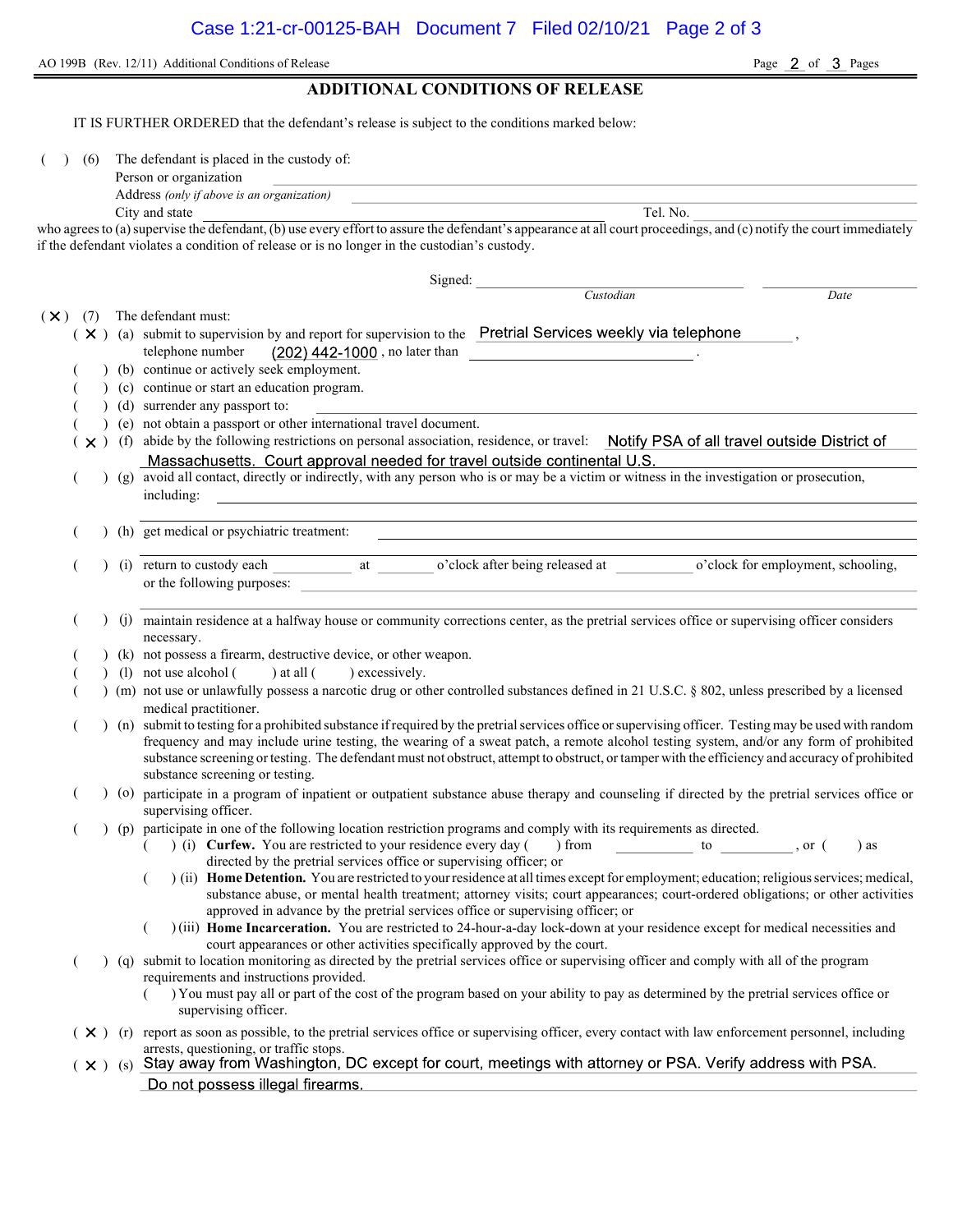### **ADVICE OF PENALTIES AND SANCTIONS**

#### TO THE DEFENDANT:

#### YOU ARE ADVISED OF THE FOLLOWING PENALTIES AND SANCTIONS:

Violating any of the foregoing conditions of release may result in the immediate issuance of a warrant for your arrest, a revocation of your release, an order of detention, a forfeiture of any bond, and a prosecution for contempt of court and could result in imprisonment, a fine, or both.

While on release, if you commit a federal felony offense the punishment is an additional prison term of not more than ten years and for a federal misdemeanor offense the punishment is an additional prison term of not more than one year. This sentence will be consecutive *(i.e.,* in addition to) to any other sentence you receive.

It is a crime punishable by up to ten years in prison, and a \$250,000 fine, or both, to: obstruct a criminal investigation; tamper with a witness, victim, or informant; retaliate or attempt to retaliate against a witness, victim, or informant; or intimidate or attempt to intimidate a witness, victim, juror, informant, or officer of the court. The penalties for tampering, retaliation, or intimidation are significantly more serious if they involve a killing or attempted killing.

If, after release, you knowingly fail to appear as the conditions of release require, or to surrender to serve a sentence, you may be prosecuted for failing to appear or surrender and additional punishment may be imposed. If you are convicted of:

- ( 1) an offense punishable by death, life imprisonment, or imprisonment for a term of fifteen years or more you will be fined not more than \$250,000 or imprisoned for not more than 10 years, or both;
- (2) an offense punishable by imprisonment for a term of five years or more, but less than fifteen years you will be fined not more than \$250,000 or imprisoned for not more than five years, or both;
- (3) any other felony you will be fined not more than \$250,000 or imprisoned not more than two years, or both;
- ( 4) a misdemeanor you will be fined not more than \$100,000 or imprisoned not more than one year, or both.

A term of imprisonment imposed for failure to appear or surrender will be consecutive to any other sentence you receive. In addition, a failure to appear or surrender may result in the forfeiture of any bond posted.

## **Acknowledgment of the Defendant**

I acknowledge that I am the defendant in this case and that I am aware of the conditions ofrelease. I promise to obey all conditions of release, to appear as directed, and surrender to serve any sentence imposed. I am aware of the penalties and sanctions set forth above.

Acknowledged on the record on February 10, 2021

*Defendant's Signature* 

*City and State* 

#### **Directions to the United States Marshal**

**(xx**  ) The defendant is ORDERED released after processing.

**(**  The United States marshal is ORDERED to keep the defendant in custody until notified by the clerk or judge that the defendant has posted bond and/or complied with all other conditions for release. If still in custody, the the appropriate judge at the time and place specified.

Date: 02/10/2021 *nunc pro tunc* 

*Judicial Officer's Signature* 

Magistrate Judge Robin Meriweather

*Printed name and title*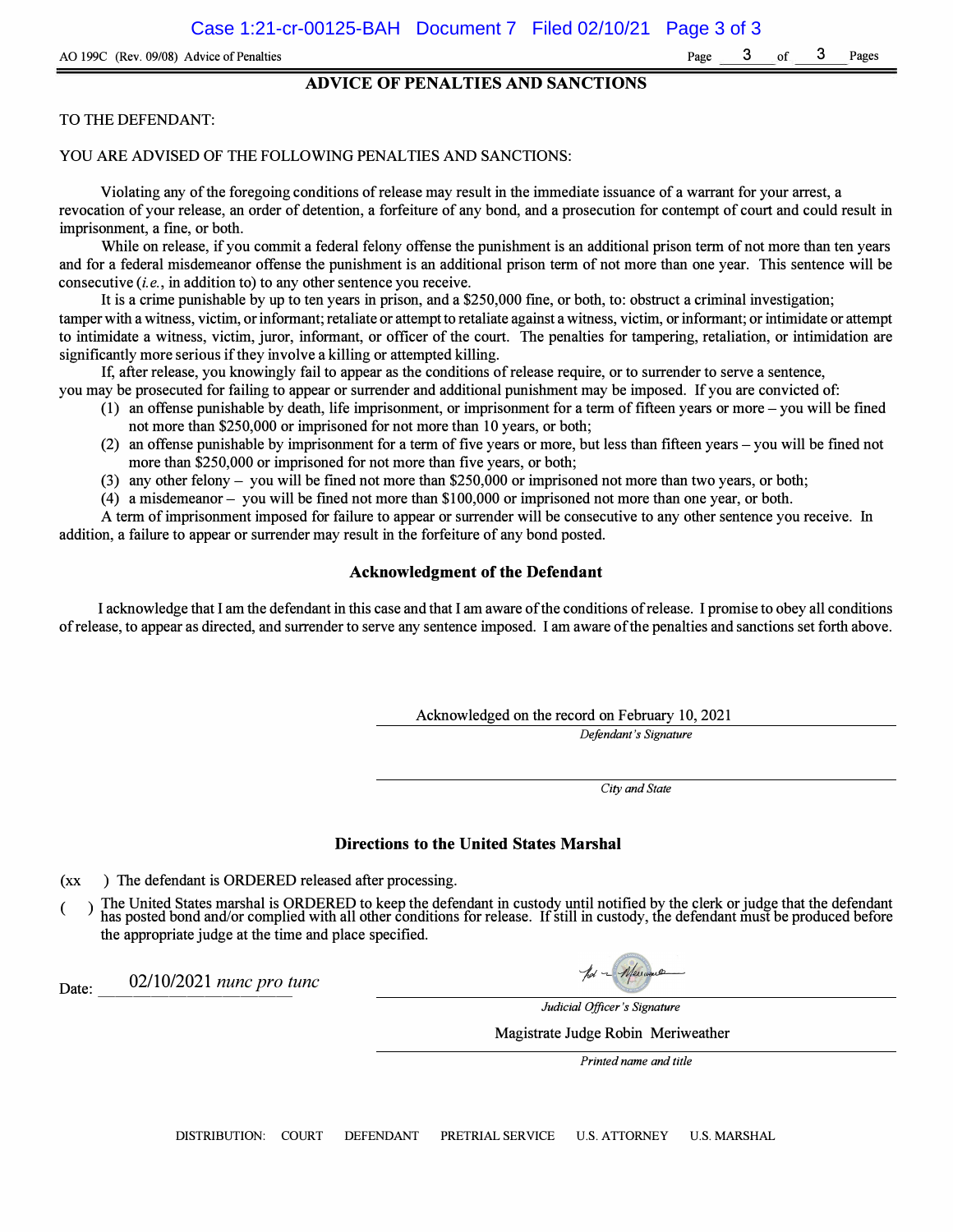AO 98 (Rev. 12/11) Appearance Bond

# UNITED STATES DISTRICT COURT

for the

) ) ) )

District of Columbia

United States of America (1996)

v.

**Brian McCreary** 

Defendant

Case No.

# APPEARANCE BOND

## Defendant's Agreement

I, Brian McCreary *(defendant)*, agree to follow every order of this court, or any court that considers this case, and I further agree that this bond may be forfeited if I fail:

 $(X)$  to appear for court proceedings;<br> $(X)$  if convicted, to surrender to serv

 $(X)$  if convicted, to surrender to serve a sentence that the court may impose; or  $(X)$  to comply with all conditions set forth in the Order Setting Conditions of R

to comply with all conditions set forth in the Order Setting Conditions of Release.

# Type of Bond

 $(X)$  (1) This is a personal recognizance bond.

(2) This is an unsecured bond of \$

 $($   $)$  (3) This is a secured bond of \$, secured by:

 $($  ) (a)  $\$  , in cash deposited with the court.

( ) (b) the agreement of the defendant and each surety to forfeit the following cash or other property (describe the cash or other property, including claims on it  $-$  such as a lien, mortgage, or loan  $-$  and attach proof of ownership and value):

If this bond is secured by real property, documents to protect the secured interest may be filed of record.

( $\)$  (c) a bail bond with a solvent surety *(attach a copy of the bail bond, or describe it and identify the surety)*:

# Forfeiture or Release of the Bond

Forfeiture of the Bond. This appearance bond may be forfeited if the defendant does not comply with the above agreement. The court may immediately order the amount of the bond surrendered to the United States, including the security for the bond, if the defendant does not comply with the agreement. At the request of the United States, the court may order a judgment of forfeiture against the defendant and each surety for the entire amount of the bond, including interest and costs.